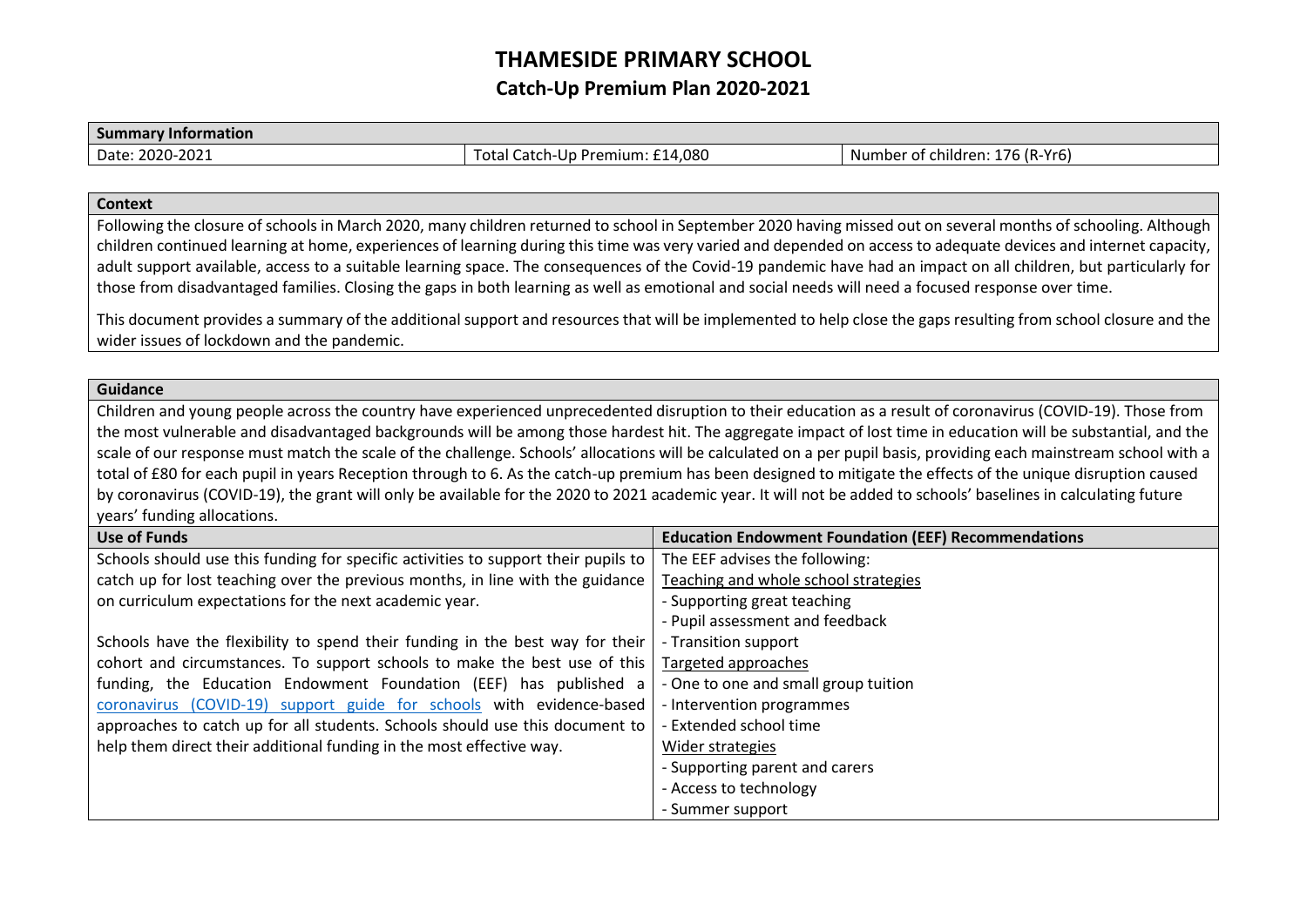| Identified impact of lockdown and further self-isolation periods |                                                                                                                                                           |  |
|------------------------------------------------------------------|-----------------------------------------------------------------------------------------------------------------------------------------------------------|--|
| Emotional                                                        | While most children were very happy to return to school a significant number are displaying anxiety about the return to school. Some children have        |  |
| health and                                                       | found it difficult to get used to the changes in the way the school is now operated. Further anxiety is also being caused by ongoing disruption in        |  |
| well-being                                                       | school due to children and staff self-isolating. We have found that since the return in September children have needed support with being able to         |  |
|                                                                  | play together and in managing conflicts that arise. The school has had to focus on being kind to each other and reminding children what to do when        |  |
|                                                                  | they don't get along with their peers. We have seen a dramatic fall in children's self-confidence and in their resilience.                                |  |
| Reading                                                          | The amount children accessed reading during lockdown varied considerably. Fluency and phonics assessments carried out in September identified             |  |
|                                                                  | gaps in phonics and that children had become less fluent in their reading. The gap between those children that read widely and those children who         |  |
|                                                                  | did not, is now increasingly wide, particularly for the bottom 20% of readers. For children who had good levels of fluency we have seen a reduction       |  |
|                                                                  | in their reading stamina.                                                                                                                                 |  |
| Writing                                                          | Children haven't necessarily missed 'units' of learning in the same way as in other subjects, but we have noticed that children are reluctant to start    |  |
|                                                                  | writing tasks and writing stamina has suffered. The majority of children didn't write much during the school closure. We have seen an impact on           |  |
|                                                                  | children's lack of use of basic punctuation and grammar in their written work.                                                                            |  |
| Maths                                                            | Specific content has been missed, leading to gaps in learning and stalled sequencing of learning journeys. Some children have returned to school          |  |
|                                                                  | with their positive attitude to maths intact, whilst others are showing lack of confidence and a reluctance to engage when new work is introduced.        |  |
|                                                                  | Recall of basic skills has suffered - children are not able to recall addition facts, times tables and have forgotten once taught calculation strategies. |  |
|                                                                  | This is reflected in teachers' assessments. During remote learning many children focused on practising aspects of maths they were more familiar           |  |
|                                                                  | with, this has had an impact on children's problem solving and reasoning skills.                                                                          |  |
| Other                                                            | There are now significant gaps in knowledge – whole units of work have not been taught meaning that children are less able to access pre-requisite        |  |
| subjects                                                         | knowledge when learning something new and they are less likely to make links between concepts and themes throughout the curriculum.                       |  |
|                                                                  | Subsequent lockdowns in November and January have meant units of work have had to be amended due to restrictions e.g. completing fieldwork                |  |
|                                                                  | in Geography. Children have also missed out on many curriculum experiences e.g. trips, visitors, performances and other powerful curriculum               |  |
|                                                                  | moments.                                                                                                                                                  |  |

| Support strategies                                                                                     |                                                                                                                                                    |                                      |               |  |  |  |
|--------------------------------------------------------------------------------------------------------|----------------------------------------------------------------------------------------------------------------------------------------------------|--------------------------------------|---------------|--|--|--|
| 1. Teaching                                                                                            |                                                                                                                                                    |                                      |               |  |  |  |
| <b>Desired outcome</b>                                                                                 | Chosen approach                                                                                                                                    | Impact (once reviewed)               | <b>Review</b> |  |  |  |
|                                                                                                        | Consistent use of quality first teaching – All teachers Use 'Thameside 12' to ensure consistent approach to Teaching and learning meets the Termly |                                      |               |  |  |  |
| using the school teaching and learning strategies to teaching and learning. Reviewed in staff meeting. |                                                                                                                                                    | needs of all children enabling       |               |  |  |  |
| ensure teaching meets the needs of all children                                                        |                                                                                                                                                    | children to close the gaps resulting |               |  |  |  |
| through: engaging children in learning; use of                                                         |                                                                                                                                                    | from missed schooling.               |               |  |  |  |
| formative assessment to identify gaps and plan                                                         |                                                                                                                                                    |                                      |               |  |  |  |
| subsequent teaching; differentiation.                                                                  |                                                                                                                                                    |                                      |               |  |  |  |
|                                                                                                        | Individual targets for reading, writing and maths in Initial targets identified with out going class teacher and Identified gaps are closed.       |                                      | Termly        |  |  |  |
| place for all children                                                                                 | in place for September 2020. Reviewed when targets are                                                                                             |                                      |               |  |  |  |
|                                                                                                        | achieved and/or at each assessment point                                                                                                           |                                      |               |  |  |  |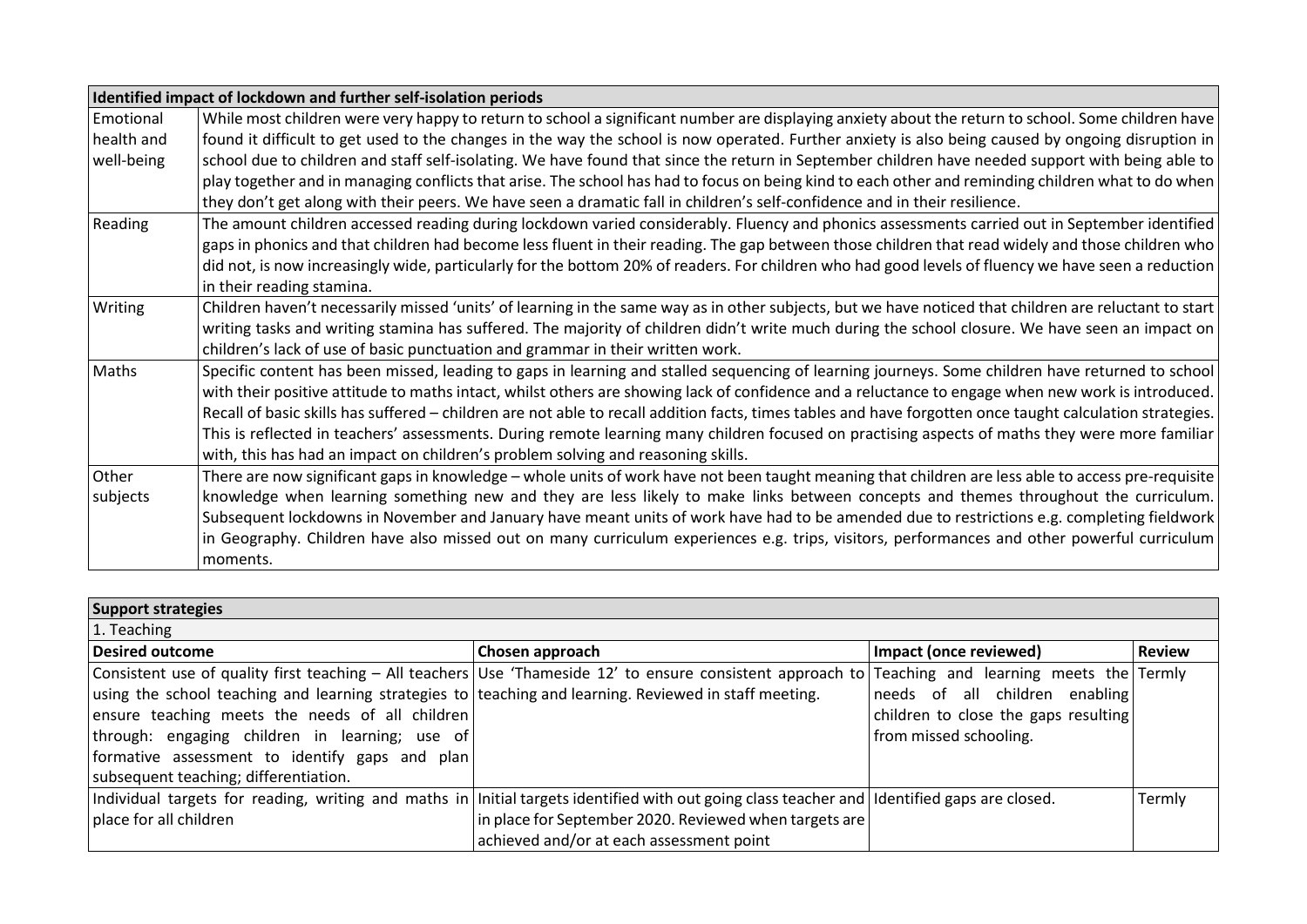|                                                                             | When planning teachers to make provision for missed Teachers review and amend medium term plans to take Books show a clear progression in Termly            |                                      |                  |
|-----------------------------------------------------------------------------|-------------------------------------------------------------------------------------------------------------------------------------------------------------|--------------------------------------|------------------|
| units of learning in science, computing and the account of missed learning. |                                                                                                                                                             | the teaching & learning of a unit;   |                  |
| foundation subjects                                                         |                                                                                                                                                             | prior knowledge is built upon.       |                  |
|                                                                             | Children receive specific feedback to identify successes Review of marking and feedback policy. Use of 'tickled Books show improvement comments Dec 2020    |                                      |                  |
| and next steps.                                                             | pink' to identify successes and 'green to grow' for have been acted upon.                                                                                   |                                      |                  |
|                                                                             | improvements                                                                                                                                                |                                      |                  |
|                                                                             | Identify 'non-negotiables' to be used in classes to Regular staffmeetings to identify gaps in learning and to   'Non-negotiables' are consistently Dec 2020 |                                      |                  |
|                                                                             | address issues with e.g. presentation, handwriting, provide training for teachers/TAs and to review school followed up by teachers and TAs                  |                                      |                  |
| punctuation and spelling.                                                   | procedures.                                                                                                                                                 |                                      |                  |
|                                                                             | Identify the needs of each cohort, groups and Termly Pupil Progress-meetings with class-teacher, SLT Actions identified and strategies in Termly            |                                      |                  |
|                                                                             | individuals within each cohort and the provision and SENDCo to agree actions and any intervention needs place for individuals and groups in all             |                                      |                  |
| required to address the gaps in learning                                    |                                                                                                                                                             | classes.                             |                  |
|                                                                             | 'Learning to Learn' expectations with a particular Each class to review 'Learning to Learn' expectations and Use of the 5Rs and improved Dec 2020           |                                      |                  |
| focus of improving resilience.                                              | use of the 5Rs with a particular focus of improving resilience                                                                                              | children<br>enable<br>to             |                  |
|                                                                             | resilience to re-establish good learning habits.                                                                                                            | persevere with their learning.       |                  |
| Children treat others with kindness and use school                          | Use of class assemblies and PSHE sessions to review Strong                                                                                                  | peer relationships                   | re- Dec 2020     |
| strategies for managing conflicts                                           | expectations for being kind go through school strategies established. Children able to use                                                                  |                                      |                  |
|                                                                             | for dealing with conflicts and managing bullying.                                                                                                           | strategies to manage disagreements.  |                  |
| 2. Targeted approaches                                                      |                                                                                                                                                             |                                      |                  |
| Same/next day catch-up for gaps identified in lessons                       | TA support for children identified in lessons (school                                                                                                       | Issues identified during             | Ongoing          |
|                                                                             | 'label' strategy).                                                                                                                                          | lessons/marking are addressed.       |                  |
| Phonics catch-up in KS1                                                     | Additional TA support for daily phonics in KS1. 1:1 and                                                                                                     | Children meet expected phonics       | Dec 2020         |
|                                                                             | small group phonics sessions.                                                                                                                               | requirement by end of KS1.           | <b>July 2021</b> |
| Additional teacher support for identified groups                            | PPMs used to identified groups/cohorts where                                                                                                                | End of year assessments show gaps    | <b>July 2021</b> |
|                                                                             | additional support is needs                                                                                                                                 | have been reduced.                   |                  |
| After school maths group for identified children in Yr                      | Weekly after school sessions for children identified                                                                                                        | Gaps in maths learning are reduced.  | <b>July 2021</b> |
| $5$ and $6$                                                                 |                                                                                                                                                             |                                      |                  |
|                                                                             | through teacher assessment.                                                                                                                                 |                                      |                  |
| Build confidence and fluency in reading                                     | Book Quest intervention for Yr 3/4                                                                                                                          | Children on track for ARE in reading | <b>July 2021</b> |
| Provide access to appropriate reading books at home                         | Oxford Owl (levelled reading books)                                                                                                                         | End of year assessments show gaps    | <b>July 2021</b> |
| during lockdown and for home reading                                        | Epic (cross curricular links and non-fiction books)                                                                                                         | in reading fluency and               |                  |
|                                                                             |                                                                                                                                                             | comprehension are reduced.           |                  |
| Provide access to appropriate level spelling activities                     | <b>Spelling Shed</b>                                                                                                                                        | End of year assessments show gaps    | <b>July 2021</b> |
| at home during lockdown and for homework                                    | <b>Phonics Play</b>                                                                                                                                         | in phonics and spelling are reduced. |                  |
| Provide access to appropriate level maths activities at TT Rock Stars       |                                                                                                                                                             | End of year assessments show gaps    |                  |
| home during lockdown and for homework                                       | <b>Maths Frame</b>                                                                                                                                          | in maths learning are reduced.       |                  |
| 3. Wider strategies                                                         |                                                                                                                                                             |                                      |                  |

Shared language across the school for managing behaviour issues and for dealing with peer disagreements.